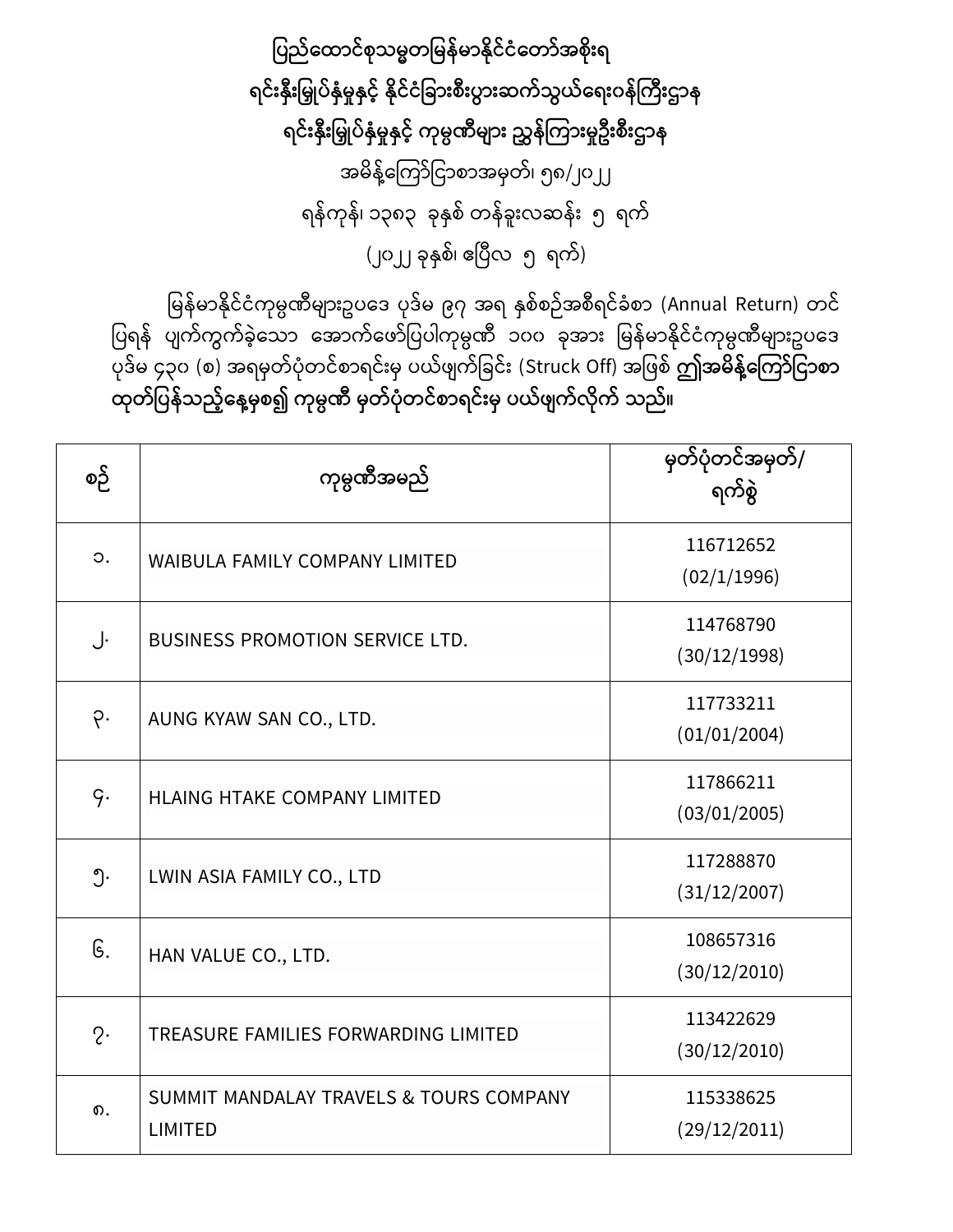| စဉ်               | ကုမ္ပဏီအမည်                                                                             | မြတ်ပုံတင်အမှတ်/<br>ရက်စွဲ |
|-------------------|-----------------------------------------------------------------------------------------|----------------------------|
| ၉.                | LANDMARK CONSTRUCTION COMPANY LIMITED                                                   | 104950965<br>(30/12/2011)  |
| OO.               | TET NAY LA WIN INVESTMENT CO., LTD.                                                     | 107939148<br>(30/12/2011)  |
| OO.               | E S FAMILY TRAVELS & TOURS COMPANY LIMITED                                              | 107935150<br>(31/12/2012)  |
| $O_1$ .           | <b>IDEAL IMAGE COMPANY LIMITED</b>                                                      | 116960230<br>(01/01/2013)  |
| ၁၃.               | MOE SAHARA TRAVELS & TOURS COMPANY LIMITED                                              | 113233508<br>(02/01/2013)  |
| og.               | HSAN LOI SANAIN MOUK KON HLAING MINING<br><b>COMPANY LIMITED</b>                        | 103389062<br>(03/01/2013)  |
| ၁၅.               | <b>INTERNATIONAL GREAT FUTURE FUMIGATION &amp;</b><br><b>INSPECTION COMPANY LIMITED</b> | 104775217<br>(03/01/2013)  |
| ၁၆.               | ROYAL GOLD SMILE DEVELOPMENT COMPNAY<br><b>LIMITED</b>                                  | 118067606<br>(30-12-2013)  |
| ၁၇.               | K.O.F MYANMAR COMPANY LIMITED                                                           | 114404837<br>(30/12/2013)  |
| ວ໑.               | U T T (F) INTERNATIONAL COMPANY LIMITED                                                 | 116939711<br>(30/12/2013)  |
| ၁၉.               | <b>MYANMAR DABEE COMPANY LIMITED</b>                                                    | 105832133<br>(30/12/2013)  |
| $\cdot$ $\circ$ . | THAN KABAR TUN TRADING COMPANY LIMITED                                                  | 115496255<br>(03/01/2014)  |
| ၂၁.               | LINN YI CONSTRUCTION COMPANY LIMITED                                                    | 115987763<br>(03/01/2014)  |

 $\bigcup$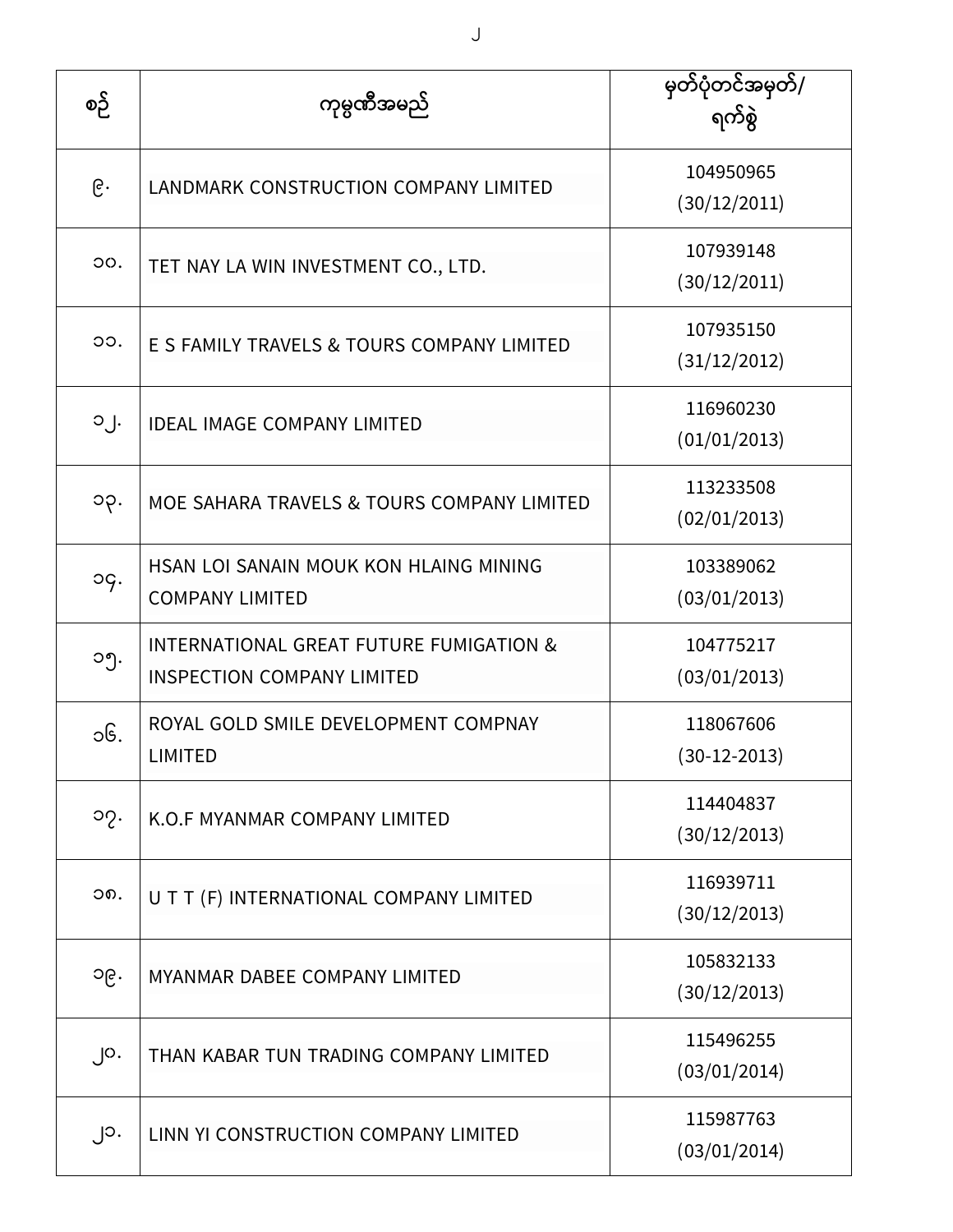| စဉ်              | ကုမ္ပဏီအမည်                                                  | မှတ်ပုံတင်အမှတ်/<br>ရက်စွဲ |
|------------------|--------------------------------------------------------------|----------------------------|
| JJ.              | MAW CHA KA HSAW COMPANY LIMITED.                             | 111651361<br>(03/01/2014)  |
| $J \circ \cdot$  | NYAUNG YAN NYI NAUNG COMPANY LIMITED                         | 116686112<br>(30/12/2014)  |
| $J\mathcal{G}$ . | MYANMAR GOLD CENTRAL COMPANY LIMITED                         | 103494923<br>(30/12/2014)  |
| ၂၅.              | NORTH WEST STAR COMPANY LIMITED                              | 106428182<br>(31/12/2014)  |
| ၂၆.              | <b>MYITTAR HOME COMPANY LIMITED</b>                          | 113537612<br>(31/12/2014)  |
| $J2$ .           | <b>OUTLABBIZ GROUP COMPANY LIMITED</b>                       | 117974677<br>(31/12/2014)  |
| ၂၈.              | UNITED EVER COMPANY LIMITED                                  | 119429501<br>(31/12/2014)  |
| ၂၉.              | FLAME LIGHT INTERNATIONAL COMPANY LIMITED                    | 111277249<br>(31/12/2014)  |
| po.              | THITSAR SHWE NAN COMPANY LIMITED                             | 118211146<br>(31/12/2014)  |
| ၃၁.              | TOUREX ADVENTURE TRAVELS AND TOURS<br><b>COMPANY LIMITED</b> | 117208966<br>(31/12/2014)  |
| PJ.              | BRIGHT MYANMAR ENGINEERING COMPANY LIMITED                   | 114742708<br>(31/12/2014)  |
| ၃၃.              | THREE PARTNER COMPANY LIMITED                                | 118302176<br>(31/12/2014)  |
| ၃၄.              | SHAN MYINT NGWE TAUNG COMPANY LIMITED                        | 113812591<br>(01/01/2016)  |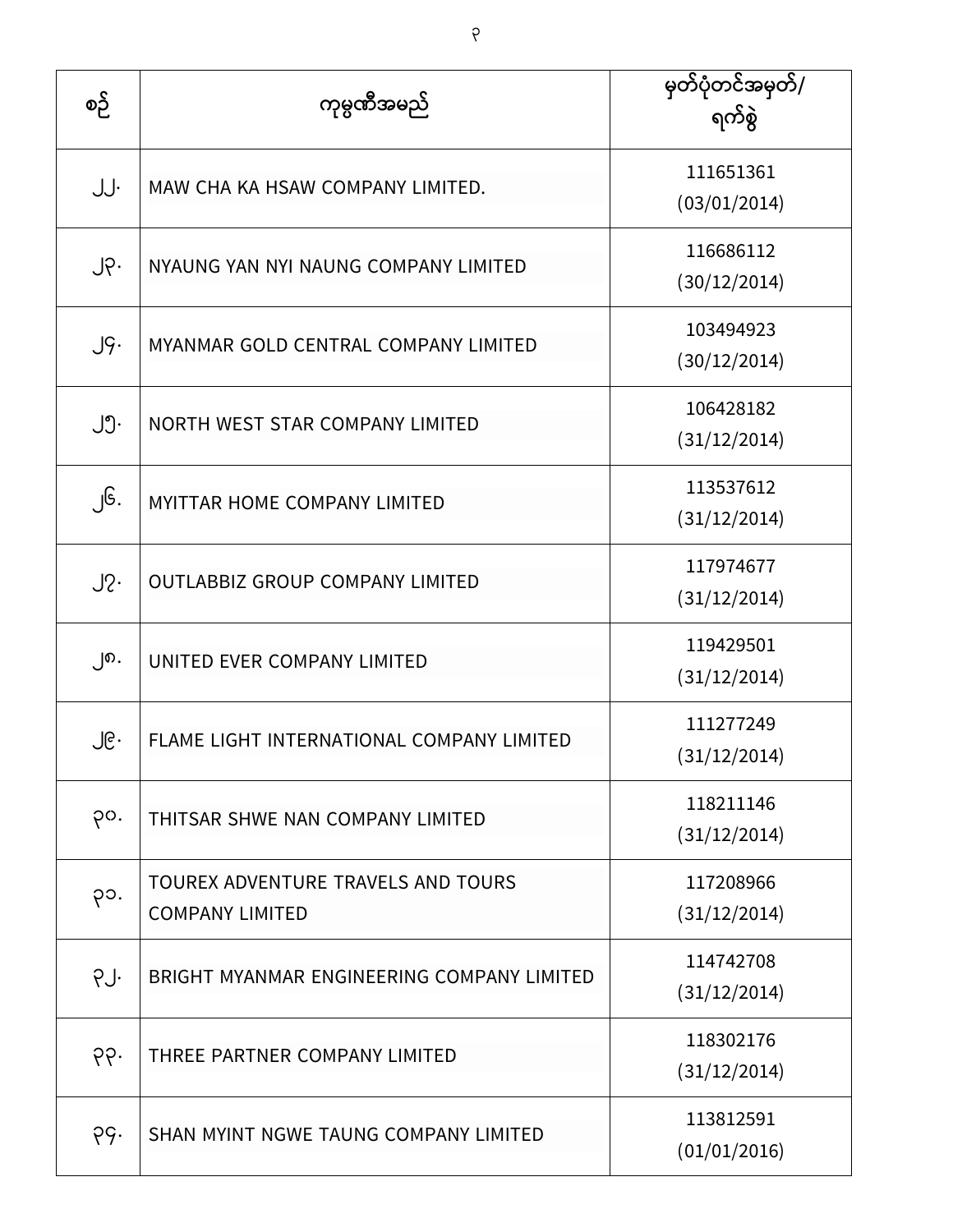| စဉ် | ကုမ္ပဏီအမည်                                                   | မှတ်ပုံတင်အမှတ်/<br>ရက်စွဲ |
|-----|---------------------------------------------------------------|----------------------------|
| ၃၅. | <b>GLOBAL HL SERVICE COMPANY LIMITED</b>                      | 110423624<br>(30/12/2016)  |
| ၃၆. | HAP COMPANY LIMITED                                           | 112256741<br>(30/12/2016)  |
| 65. | <b>FAMILY SKY COMPANY LIMITED</b>                             | 104484611<br>(30/12/2016)  |
| ၃၈. | HAK BILLIONAIRE COMPANY LIMITED                               | 116933764<br>(30/12/2016)  |
| ၃၉. | SERENE SPACE COMPANY LTD                                      | 114097098<br>(30/12/2016)  |
| go. | LOI SAM SIP GEOTECH COMPANY LIMITED                           | 116016842<br>(02/01/2017)  |
| go. | <b>GOLDEN MYANMAR TREASURE KING COMPANY</b><br><b>LIMITED</b> | 117088715<br>(02/01/2017)  |
| gJ. | VISION ASIA MYANMAR DEVELOPMENT COMPANY<br><b>LIMITED</b>     | 116054043<br>(02/01/2017)  |
| ၄၃. | HEAVENLY HORSE COMPANY LIMITED                                | 119331145<br>(02/01/2017)  |
| 99. | VISION ASIA DEVELOPMENT COMPANY LIMITED                       | 118075935<br>(02/01/2017)  |
| 99. | <b>CHERRY SHAN LAND COMPANY LIMITED</b>                       | 116283859<br>(03/01/2017)  |
| gG. | A.L.I MYANMAR COMPANY LIMITED                                 | 112560939<br>(03/01/2017)  |
| 92. | MY LIGHTING COMPANY LIMITED                                   | 108988010<br>(29/12/2017)  |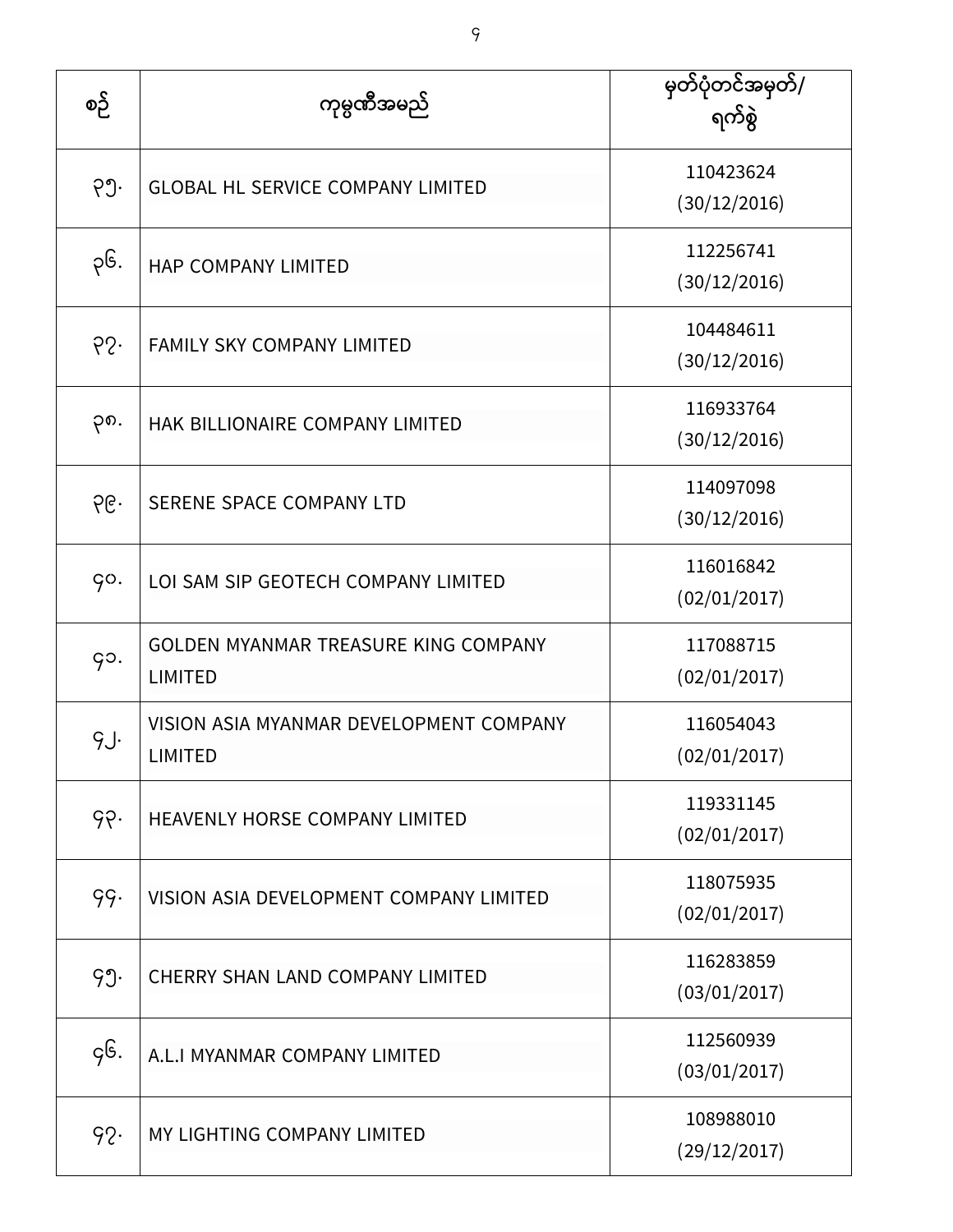| စဉ်              | ကုမ္ပဏီအမည်                                                   | မှတ်ပုံတင်အမှတ်/<br>ရက်စွဲ |
|------------------|---------------------------------------------------------------|----------------------------|
| Go.              | <b>BIO STAR COMPANY LIMITED</b>                               | 118416589<br>(29/12/2017)  |
| ၄၉.              | HUA SHA STAR COMPANY LIMITED                                  | 118002059<br>(02/01/2018)  |
| ၅၀.              | NAING WANN TRADING COMPANY LIMITED                            | 115862235<br>(02/01/2018)  |
| ၅၁.              | FA DAR COMPANY LIMITED                                        | 103233380<br>(02/01/2018)  |
| JJ.              | AUNG CHAN MYAE KYAW SHWE TAUNG KYAW<br><b>COMPANY LIMITED</b> | 117200264<br>(02/01/2018)  |
| ၅၃.              | KYAL SIN MOE NAING TRADING COMPANY LIMITED                    | 116363216<br>(02/01/2018)  |
| 99.              | AUNG PYAE LWIN TAUNG YAR HMAW COMPANY<br><b>LIMITED</b>       | 103643112<br>(02/01/2018)  |
| ၅၅.              | MYANMAR FUTURE YOUTH STAR LIMITED                             | 110536534<br>(02/01/2018)  |
| ၅၆.              | ENSAFE ARK SERVICES CO., LTD                                  | 117179605<br>(02/01/2018)  |
| $\mathfrak{D}$ . | NOBLE CARE COMPANY LIMITED                                    | 110897367<br>(02/01/2018)  |
| ၅၈.              | KADAY THAR COMPANY LIMITED                                    | 100644096<br>(03/01/2018)  |
| ၅၉.              | WIN SYSTEMS INTEGRATION COMPANY LIMITED                       | 100873109<br>(03/01/2018)  |
| Go.              | PAINE ZAY YE AUNG CO., LTD.                                   | 111707022<br>(17/12/2018)  |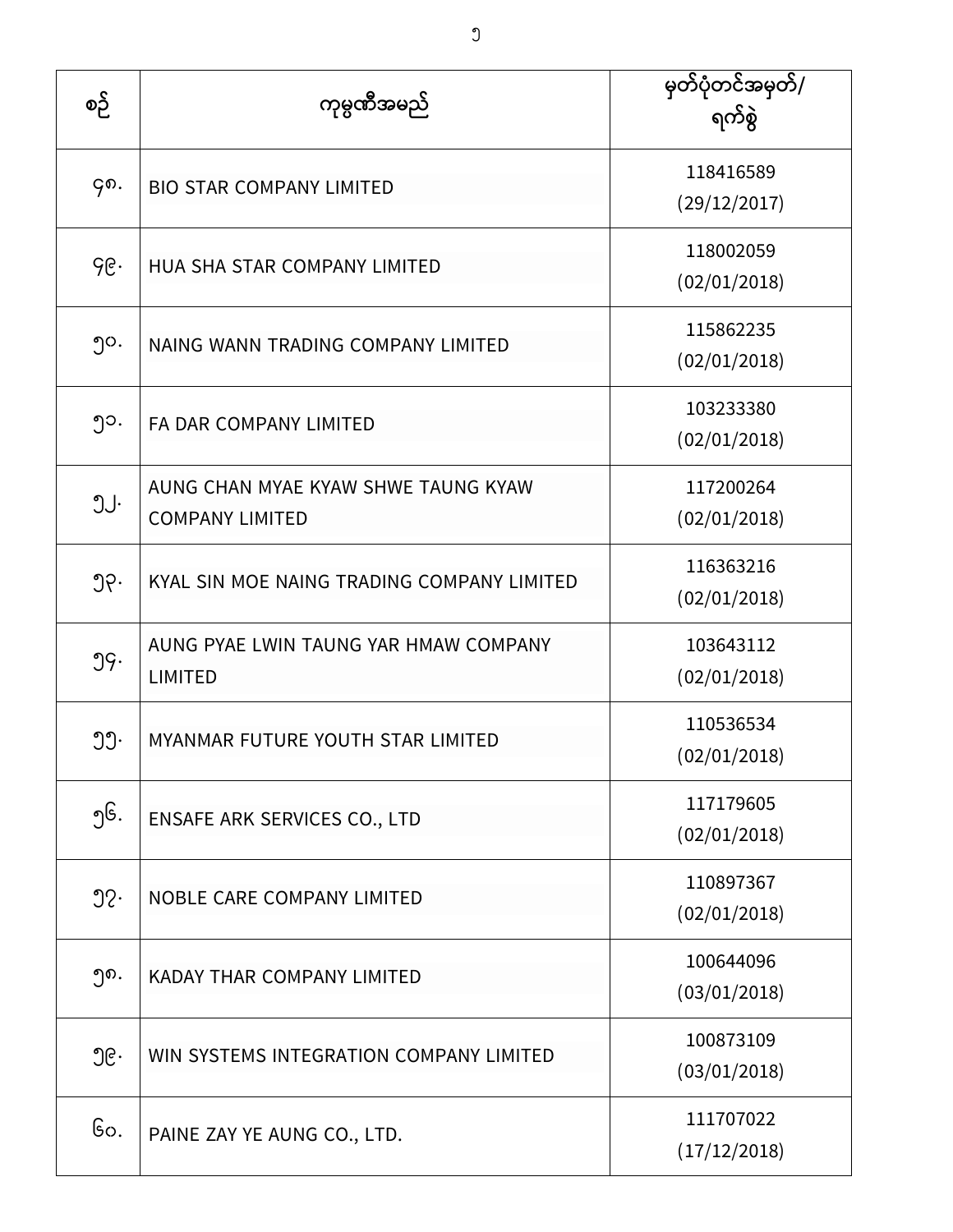| စဉ်           | ကုမ္ပဏီအမည်                                                      | မှတ်ပုံတင်အမှတ်/<br>ရက်စွဲ |
|---------------|------------------------------------------------------------------|----------------------------|
| ၆၁.           | KHIT SHEI COMPANY LIMITED                                        | 113257695<br>(31/12/2018)  |
| ၆၂.           | <b>FUKIMAR LTD</b>                                               | 113245913<br>(31/12/2018)  |
| ၆၃.           | YU WON COMPANY LIMITED                                           | 113267674<br>(01/01/2019)  |
| Gg.           | LWIN KYAW KYAR COMPANY LIMITED                                   | 113264616<br>(01/01/2019)  |
| ၆၅.           | SILVER COMET SHINGLE COMPANY LIMITED                             | 113264659<br>(01/01/2019)  |
| GG.           | TD COMPANY LIMITED                                               | 113371986<br>(02/01/2019)  |
| ၆၇.           | AY BROTHERS COMPANY LIMITED                                      | 113306610<br>(02/01/2019)  |
| ၆၈.           | <b>GRACE OF GRACE LIMITED</b>                                    | 113363282<br>(02/01/2019)  |
| ၆၉․           | NAING CHAN THAR STEEL AND IRON TRADING<br><b>COMPANY LIMITED</b> | 113292474<br>(02/01/2019)  |
| $2^{\circ}$ . | PGSA CO. LTD                                                     | 113322810<br>(02/01/2019)  |
| $2^{\circ}$ . | HOME PALACE COMPANY LIMITED                                      | 113329920<br>(02/01/2019)  |
| 2J            | GOLDEN SISTERS (YENANTHAR) COMPANY LIMITED                       | 113322411<br>(02/01/2019)  |
| 25.           | JOKER SHOPPING MYANMAR COMPANY LIMITED                           | 113304162<br>(02/01/2019)  |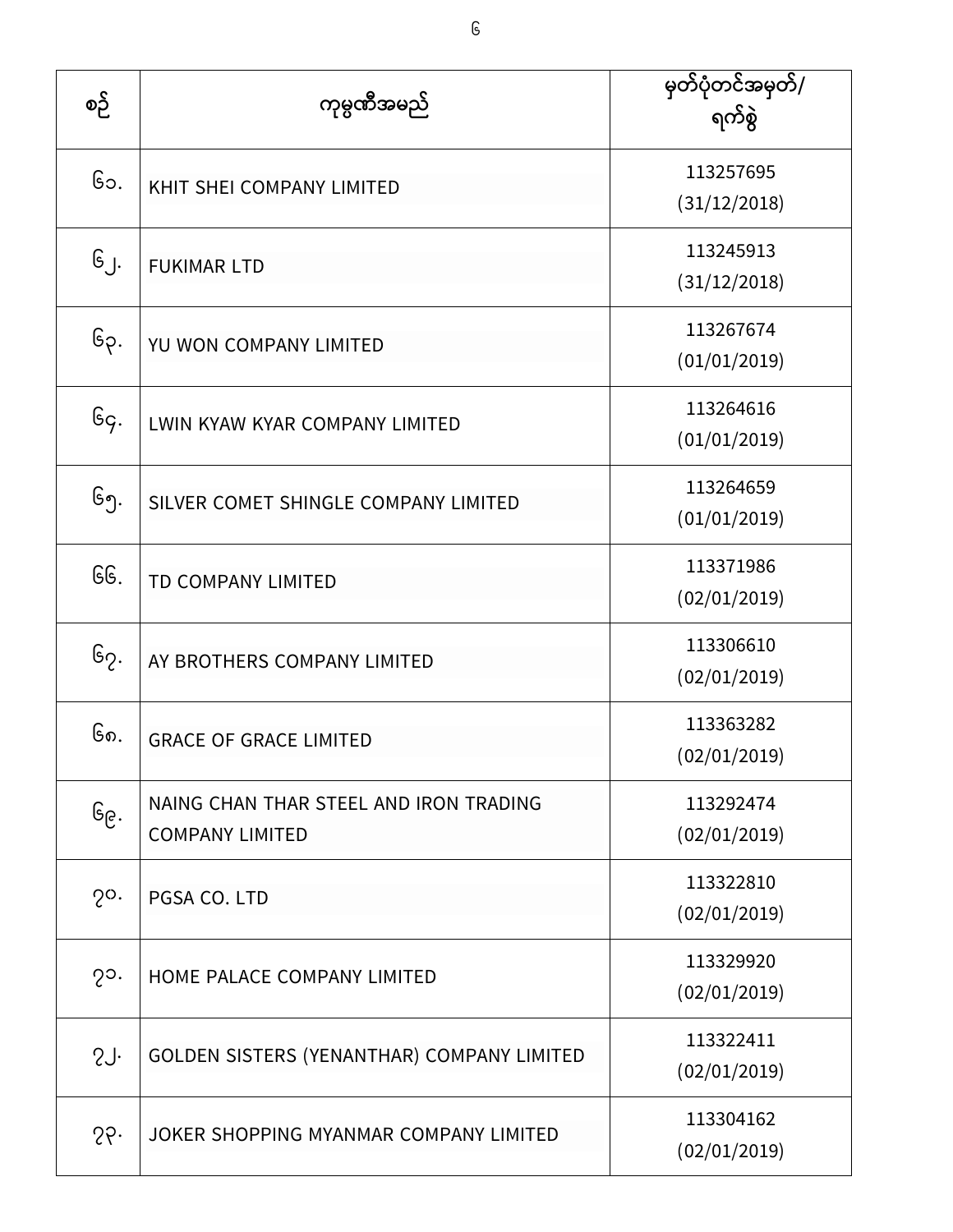| စဉ် | ကုမ္ပဏီအမည်                                                 | မှတ်ပုံတင်အမှတ်/<br>ရက်စွဲ |
|-----|-------------------------------------------------------------|----------------------------|
| 29. | ZENOBIA MYANMAR COMPANY LIMITED                             | 113459557<br>(04/01/2019)  |
| 29. | ADAM BROTHERS ENTERPRISE COMPANY LIMITED                    | 113458933<br>(04/01/2019)  |
| ၇၆. | <b>GOLDEN PINNACLE COMPANY LIMITED</b>                      | 113472898<br>(04/01/2019)  |
| 22. | <b>MJOKES LIMITED</b>                                       | 113459417<br>(04/01/2019)  |
| ၇၈. | NINE YUU PA CONSTRUCTION COMPANY LIMITED                    | 113494581<br>(05/01/2019)  |
| 56. | GARUDA POWER ENGINEERING SERVICES COMPANY<br><b>LIMITED</b> | 113515902<br>(06/01/2019)  |
| ၈၀. | KYAW LU THIT CONSTRUCTION COMPANY LIMITED                   | 113575387<br>(07/01/2019)  |
| ၈၁. | <b>SAUNG COMPANY LIMITED</b>                                | 113657235<br>(07/01/2019)  |
| ၈၂. | SHWE HEIN PWINT CO., LTD.                                   | 113667826<br>(07/01/2019)  |
| ၈၃. | <b>GRACE MANDALAY CO., LTD</b>                              | 113651865<br>(07/01/2019)  |
| ၈၄. | AEGIS LIGHT MICROFINANCE COMPANY LIMITED                    | 113667885<br>(07/01/2019)  |
| ၈၅. | DEMO TUN COMPANY LIMITED                                    | 113593555<br>(07/01/2019)  |
| ၈၆. | ROYAL FAMILY IMAGE GROUP OF COMPANIES<br><b>LIMITED</b>     | 113584777<br>(07/01/2019)  |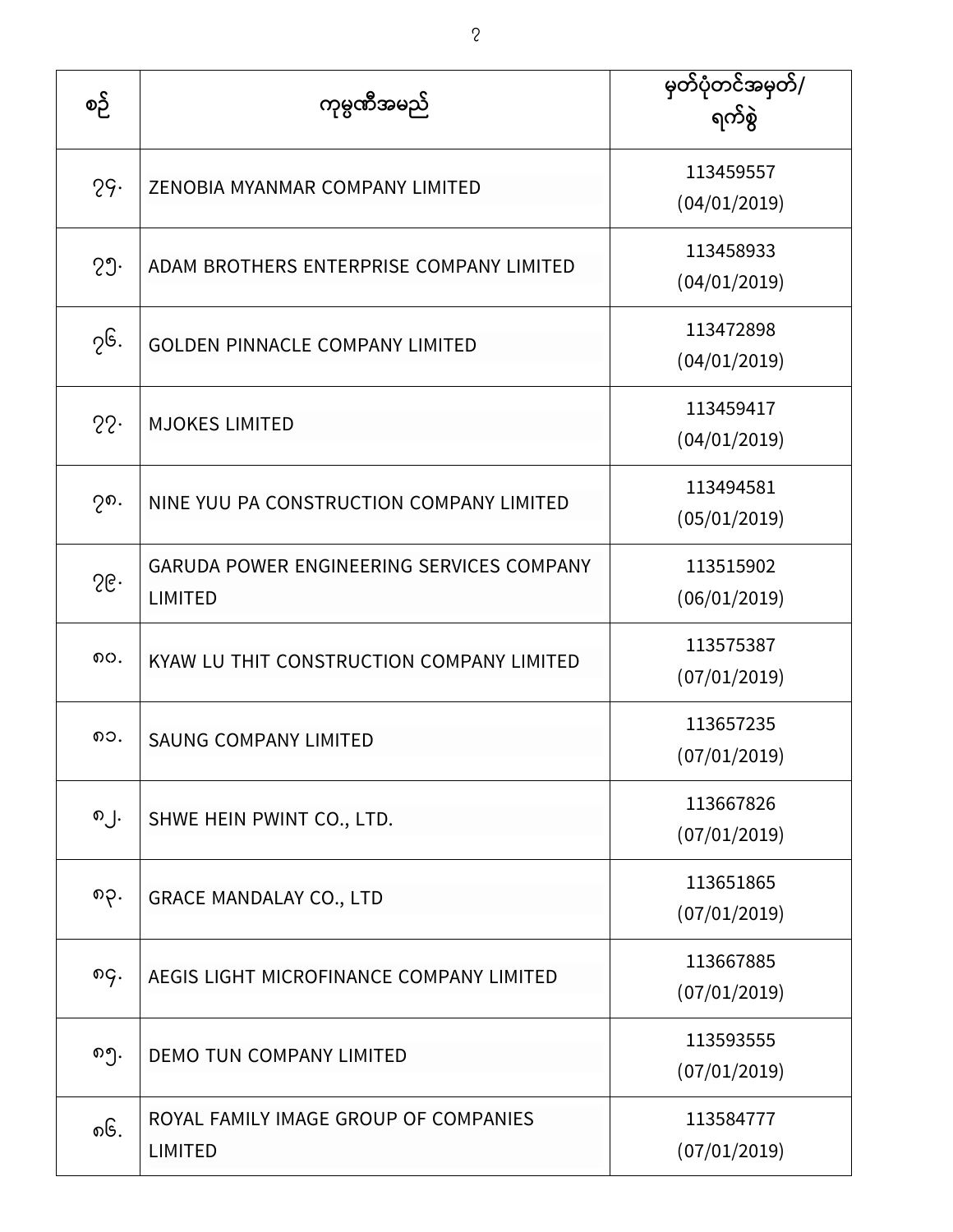| စဉ် | ကုမ္ပဏီအမည်                               | မြတ်ပုံတင်အမှတ်/<br>ရက်စွဲ |
|-----|-------------------------------------------|----------------------------|
| ၈၇. | THREE MAROONS TRADING COMPANY LIMITED     | 113641800<br>(07/01/2019)  |
| ດດ. | <b>MOGOKIKAN COMPANY LTD</b>              | 113564369<br>(07/01/2019)  |
| ၈၉. | MAR SHELL COMPANY LIMITED                 | 113670304<br>(07/01/2019)  |
| ၉၀. | CHERRY PYAE GENERAL COMPANY LIMITED       | 113638753<br>(07/01/2019)  |
| ၉၁. | HUMAN TOGETHER GROUP COMPANY LIMITED      | 113623411<br>(07/01/2019)  |
| ၉၂. | ANDAMAN NATURE TRAVEL COMPANY LIMITED     | 113625333<br>(07/01/2019)  |
| ၉၃. | <b>GOLDEN PART SUPPLY COMPANY LIMITED</b> | 113635681<br>(07/01/2019)  |
| ၉၄. | ROYAL MYA THIDAR COMPANY LIMITED          | 113676183<br>(07/01/2019)  |
| ၉၅. | DIAMOND OUDD MYADAY COMPANY LIMITED       | 113780339<br>(08/01/2019)  |
| ၉၆. | CEREMONIA MYANMAR CO., LTD.               | 113798513<br>(08/01/2019)  |
| 65. | ASIA YADANAR GEMS COMPANY LIMITED         | 113720204<br>(08/01/2019)  |
| ၉၈. | <b>BRILLIANT UNITY COMPANY LIMITED</b>    | 113682981<br>(08/01/2019)  |
| ၉၉. | <b>JCON COMPANY LIMITED</b>               | 113777583<br>(08/01/2019)  |